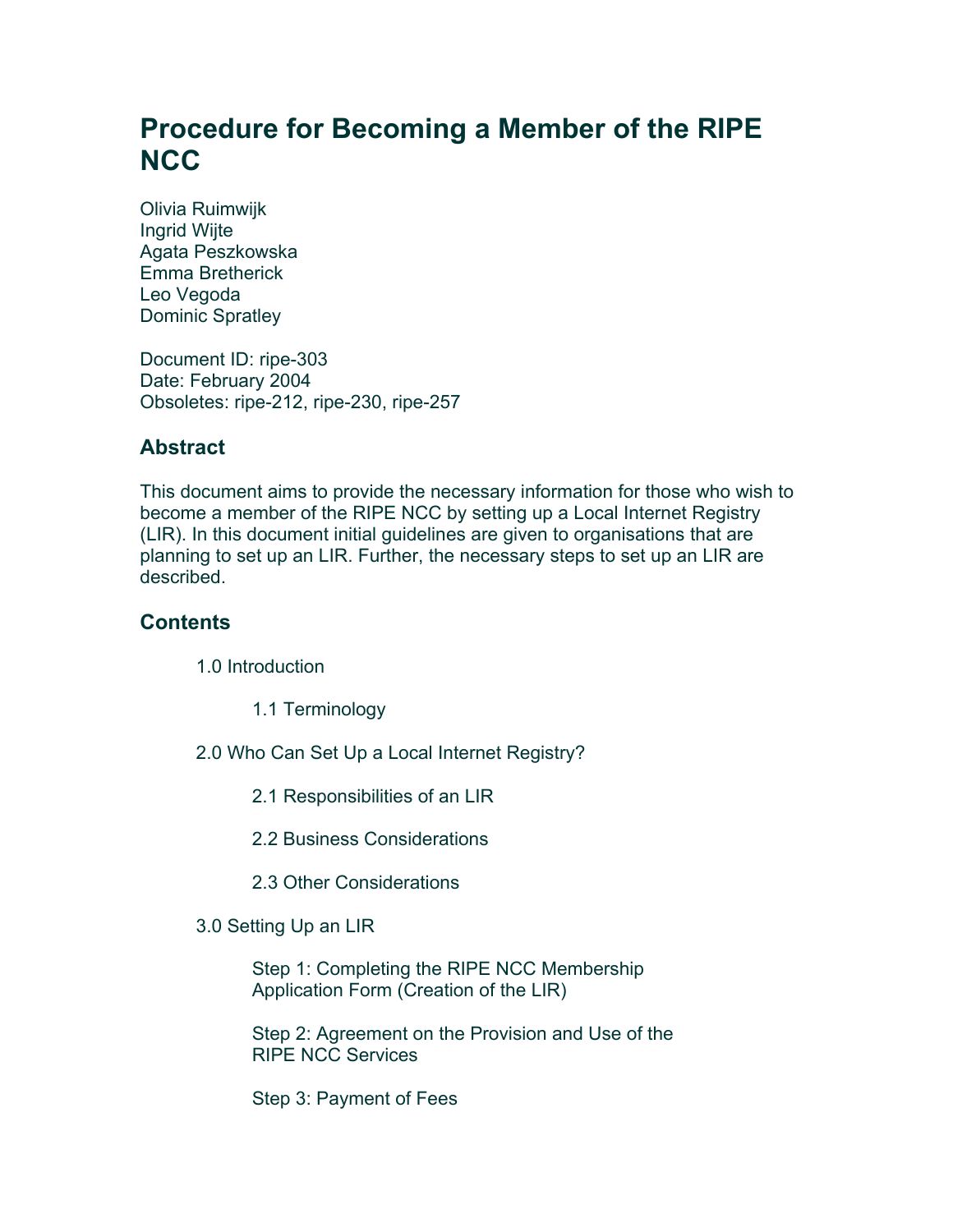4.0 Requesting Address Space for the First Time

5.0 Training Courses

#### **1.0 Introduction**

The RIPE NCC is the Regional Internet Registry (RIR) responsible for the distribution of Internet resources within the RIPE NCC service region. Most organisations request these resources, i.e. IP addresses and Autonomous System (AS) Numbers, directly from their upstream service provider. However, there are circumstances when this is not appropriate, such as when a company needs large quantities of IP addresses to distribute to its downstream customers. When these situations occur, an organisation will request to set up an LIR and therefore become a member of the RIPE NCC as an LIR. They can then request resources and services directly from the RIPE NCC.

This document outlines the process that an organisation must follow to become a member of the RIPE NCC.

### **1.1 Terminology**

Clarification of the terms used within the RIPE community: To allocate means to distribute address space to Internet Registries (IRs) for the purpose of subsequent onward distribution.

To assign means to delegate address space to an ISP or End User, for specific use within the Internet infrastructure they operate. Assignments must only be made for specific purposes documented by specific organisations and are not to be sub-assigned to other parties.

Regional Internet Registries are established and authorised by respective regional communities, and recognised by the IANA to serve and represent large geographical regions. The primary role of RIRs is to manage and distribute public Internet address space within their respective regions.

A Local Internet Registry is an IR that primarily assigns address space to the users of the network services that it provides. LIRs are generally ISPs, whose customers are primarily End Users and possibly other ISPs.

# **2.0 Who Can Set Up a Local Internet Registry?**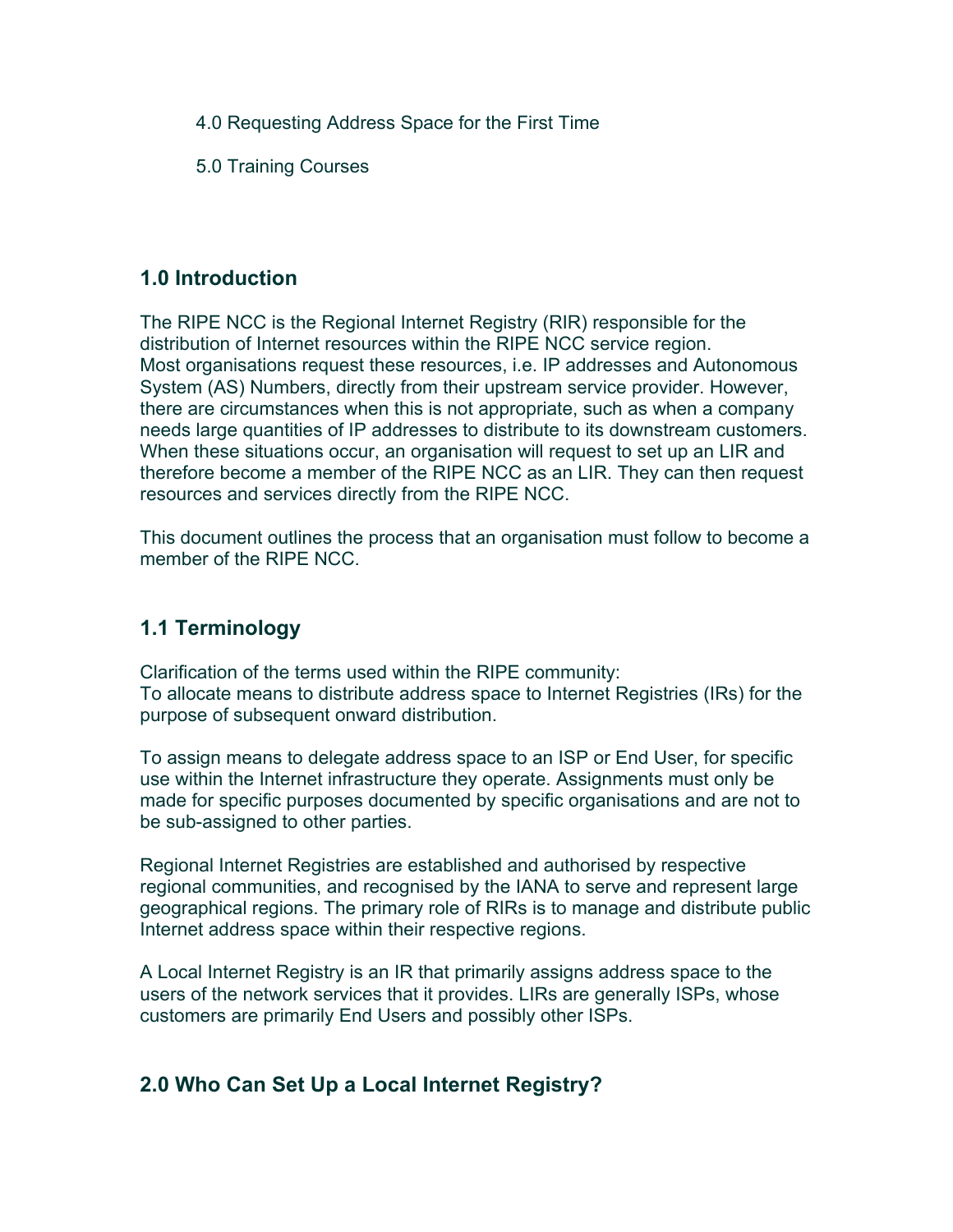Any organisation that requires services from the RIPE NCC is entitled to become a member of the RIPE NCC.

The RIPE NCC can only accept membership applications from organisations that have a registered legal entity located in the RIPE NCC service region. To determine which RIR you should contact for services, please refer to the list of countries and their corresponding RIR, which can be found at: <http://www.ripe.net/ripencc/mem-services/general/rir-areas.html>

Although there are no qualifying criteria to become an LIR, membership of the RIPE NCC does not necessarily lead to receiving an allocation of IP addresses. Certain qualifying criteria must be met to receive an allocation of IP addresses. These criteria are described in the RIPE Documents "IPv4 Address Allocation and Assignment Policies in the RIPE NCC Service Region" found at:

<http://www.ripe.net/ripe/docs/ipv4-policies.html>

and the "IPv6 Address Allocation and Assignment Policy" found at:

<http://www.ripe.net/ripe/docs/ipv6policy.html>

# **2.1. Responsibilities of an LIR**

The LIR holds certain responsibilities for the assignment of IP addresses that it makes from its allocated blocks. These responsibilities include:

- Considering the advantages to having an independent block and whether they are ready for the extra cost, administrative overhead and responsibility of running an LIR.
- Making the right assignment decisions following assignment policies as described in the RIPE Document "IPv4 Address Allocation and [A](http://www.ripe.net/docs/ipv4-policies.html)ssignment Policies in the RIPE NCC Service Region" found at:

<http://www.ripe.net/docs/ipv4-policies.html>

- Keeping records of the information gathered in the assignment process.
- Storing assignment information in the RIPE Database and keeping this information up-to-date. These responsibilities are described in the RIPE Document "RIPE Database Reference Manual" found at:

<http://www.ripe.net/ripe/docs/databaseref-manual.html>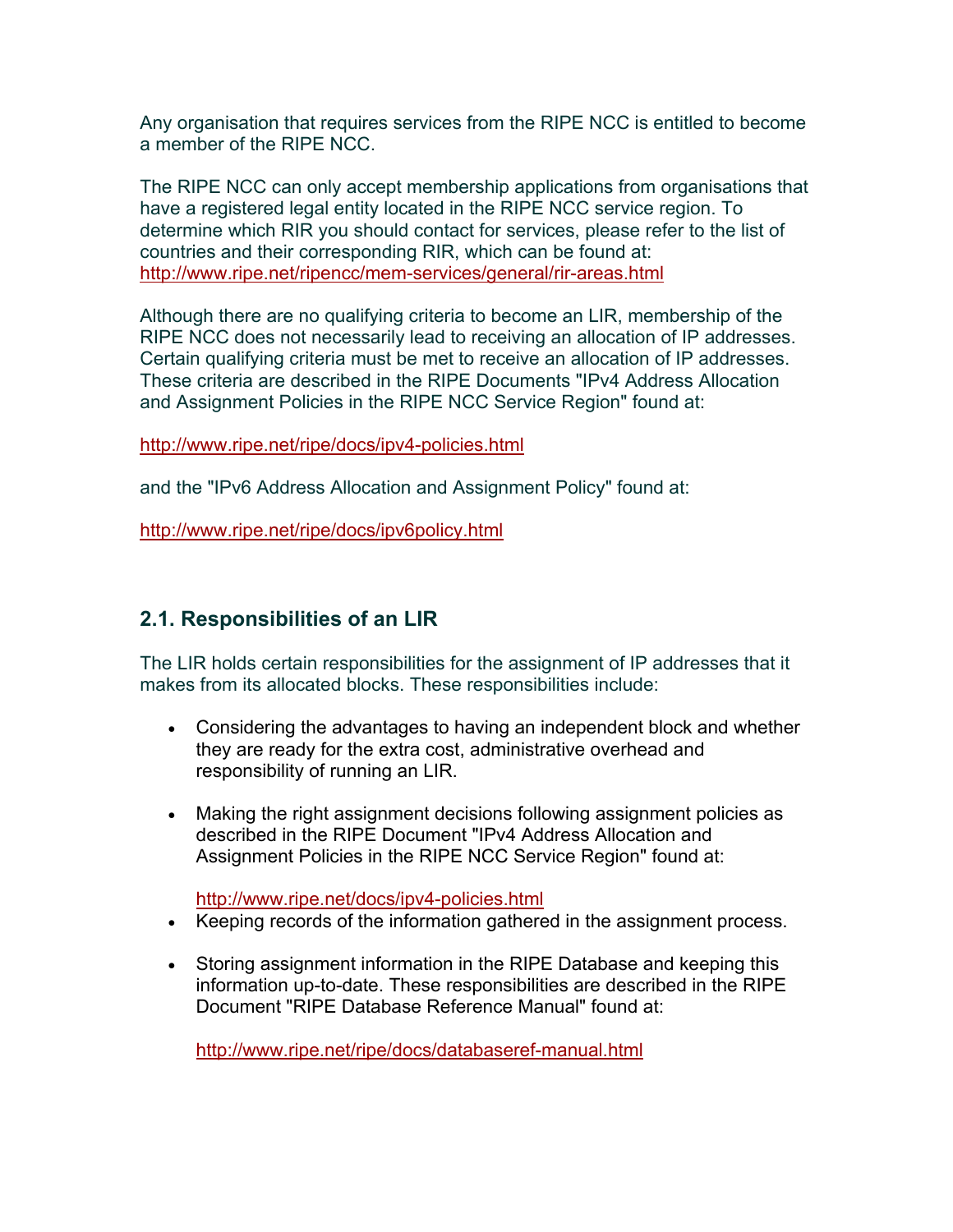The RIPE NCC has a consistency checking and auditing activity set up to train LIRs and help them follow the procedures and applying the policies. This process is intended to ensure that LIRs correctly follow their responsibilities. The process is outlined in the RIPE Document "RIPE NCC Consistency and Auditing Activity" found at:

<http://www.ripe.net/ripe/docs/audit.html>

### **2. 2. Business Considerations**

When changing upstream providers an organisation that does not operate an LIR will probably have to renumber their networks and return the formerly used address space to the LIR that assigned it. Organisations operating an LIR do not depend on others for assigning address space to their own or their customers' networks. On the other hand, operating an LIR takes up a considerable amount of time and financial resources that should not be underestimated.

#### **2.3. Other Considerations**

Organisations currently operating an LIR that wish to establish another one must provide the RIPE NCC with a valid reason for the need of an additional LIR. In this case the RIPE NCC may require extra information to help us understand and process the request.

# **3.0 Setting Up an LIR**

An organisation is required to complete the membership application procedure in order to set up an LIR at the RIPE NCC.

Please note that much communication is needed between the LIR and the RIPE NCC. All communication is conducted via e-mail and in the English language.

The process of setting up an LIR can be divided into three steps:

- 1. Completing the RIPE NCC Membership Application Form
- 2. Agreement on the Provision and Use of the RIPE NCC Services
- 3. Payment of fees

The steps need to be performed in the order specified above.

### **Step 1: Completing the RIPE NCC Membership Application Form (Creation of the LIR)**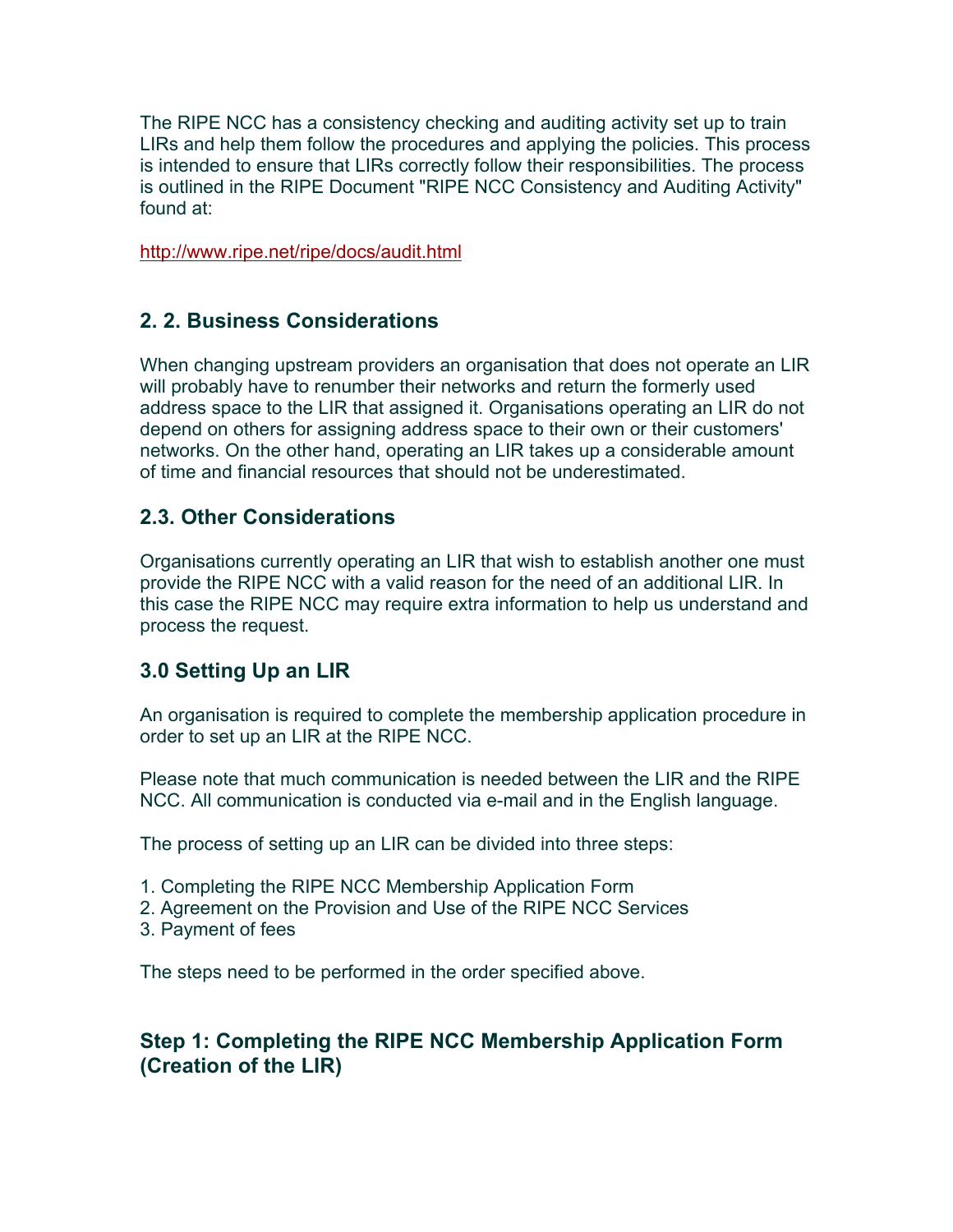The RIPE NCC will need to collect administrative information about the new LIR such as address and telephone numbers, names of contact persons and billing information (including your VAT number if your billing address is in the European Union).

Upon receipt of your request, a ticket number will automatically be assigned. This ticket number can be found in the subject line of the e-mail acknowledgement sent to your initial request. Please use this ticket number in all your correspondence during the set-up of your LIR. This ticket number will be in the form: NCC#YYYYmm####

Currently, there are only three ticket status categories:

1. OPEN-REG (the RIPE NCC is waiting for an answer from the applicant),

- 2. OPEN-NCC (the RIPE NCC will attend to your e-mail as soon as possible) and
- 3. CLOSED (process completed).

It is possible to check the current status of your request at:

#### <http://www.ripe.net/cgi-bin/rttquery>

Once the RIPE NCC has received all requested information, internal records will be created for the LIR. A registry identifier (RegID) will be assigned to you by the RIPE NCC. The RegID is used to identify you as an LIR and distinguish you from other organisations.

The format for the RegID is: <country code><registry name> For Example: nl.bluelight

It is the responsibility of the LIR to keep the information supplied in the application form up-to-date. The information you provide in the application form is not stored in the RIPE Whois Database. If you want to change any information about your LIR or check the current contents, please send an e-mail to <[lir](mailto:lir-help@ripe.net)[help@ripe.net>](mailto:lir-help@ripe.net), and include your RegID in the body of the mail.

Please note that the RIPE NCC may ask for more information according to your situation.

Please complete the online "Membership Application Form" located at:

<http://www.ripe.net/ripencc/new-mem/application-form.html>

#### **Step 2: Agreement on the Provision and Use of the RIPE NCC Services**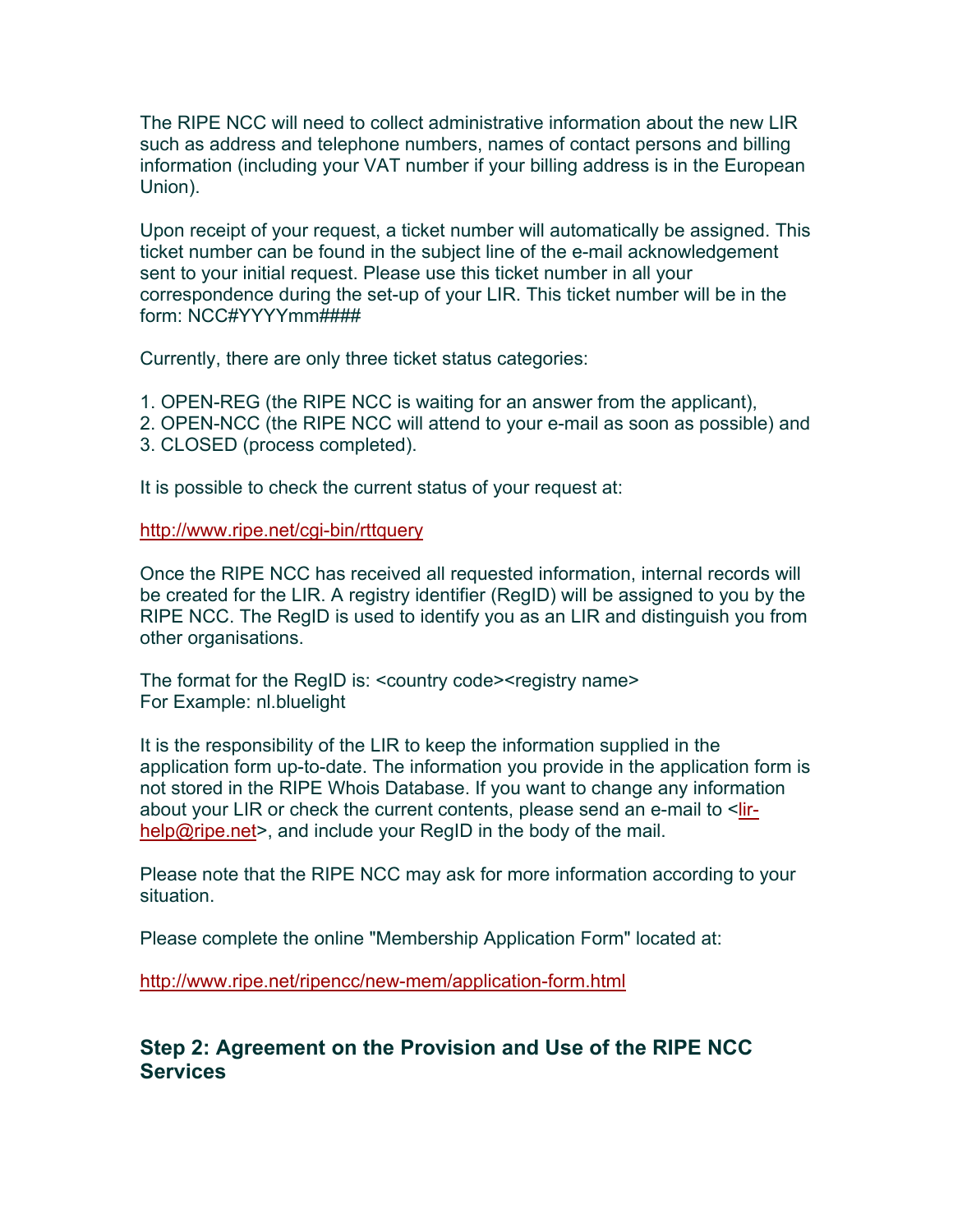In order to have an official contract between the LIR and the RIPE NCC, you must provide two signed copies of the "The Standard RIPE NCC Service Agreement" found at:

#### <http://www.ripe.net/ripe/docs/service-agreement.html>

Signing a contract with the RIPE NCC means that all persons registered as an LIR contact are obliged to abide by the LIR policies and procedures outlined by the RIPE NCC and the RIPE community. Please note, LIR contacts are the only people from the LIR who can request services from the RIPE NCC.

A list of LIR policies and procedures as they pertain to the RIPE NCC service region can be found at:

#### <http://www.ripe.int/ripe/docs/internet-registries.html>

The service agreement must be signed by a representative of the LIR who holds the power to sign contracts (usually a director). Please include the title of the person signing the contract as well as the name of the organisation, the location where the agreement was signed and the date it was signed. Please do not alter the layout or content of the service agreement.

Please send the two signed service agreements to the RIPE NCC by postal mail. Upon receipt the RIPE NCC will sign them and return one copy of the agreement to your organisation for your records.

Registered and courier mail can be sent to:

RIPE NCC Singel 258 1016 AB Amsterdam The Netherlands

Regular postal mail can be sent to:

RIPE NCC P.O. Box 10096 1001EB Amsterdam The Netherlands

The RIPE NCC can only supply services to organisations that operate as a legal entity in the RIPE NCC service region. Therefore, together with the "The Standard RIPE NCC Service Agreement", the RIPE NCC requires you to send a copy of your organisation's registration with the local Chamber of Commerce, or the equivalent. The RIPE NCC will only sign an English language version of "The Standard RIPE NCC Service Agreement".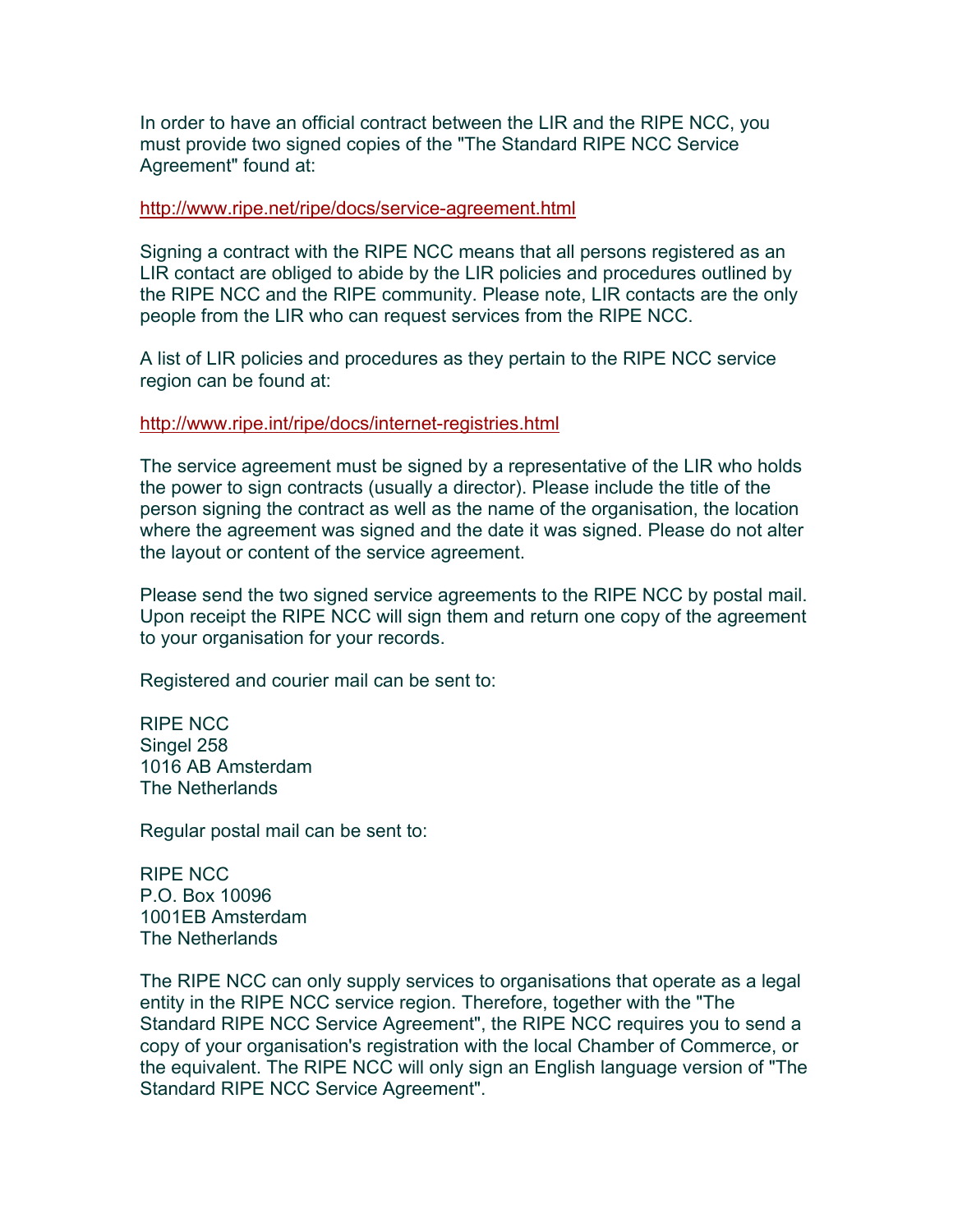#### **Step 3: Payment of Fees**

After Step 1 is completed ("Completing the RIPE NCC Membership Application Form") the RIPE NCC will send an invoice to the billing address as specified by the prospective member. The amount on the invoice must be paid before the LIR receives services from the RIPE NCC, such as requesting address space or attending an LIR Training Course.

Upon receipt of the signed service agreement and registration documents, (e.g. the Chamber of Commerce form) the RIPE NCC will verify that the invoice has been paid. The RIPE NCC will then raise the service level of the LIR enabling it to start using the services of the RIPE NCC.

The new member will receive an invoice from the RIPE NCC that includes the one time start-up fee and yearly membership fee. The start-up fee is used partially to pay for the LIR Training Courses that all new registered contacts are encouraged to attend. These fees are agreed by the membership at the General Meeting (GM) of the RIPE NCC and therefore are subject to change from year to year. Please read the current version of the RIPE Document "RIPE NCC Billing Procedure and Fee Schedule" for the list of current fees at:

#### <http://www.ripe.net/ripe/docs/billing.html>

Each LIR is assigned a category (i.e. EXTRA SMALL, SMALL, MEDIUM, LARGE or EXTRA LARGE) on which the yearly fees are based. The categories are determined by the age and number of allocations/assignments received by the LIR from the RIPE NCC.

Please note that the LIR billing process begins right after the completion of Step 1 (and NOT upon receiving an LIR first address space request). If an organisation takes up membership but does not request address space until months later, they are still required to pay for the months prior to their address request. In such cases it is better for the organisation to wait until they actually need IP address space before setting up the LIR.

Be aware that most LIRs are not set up overnight and that it is best to apply well in advance of the operation date. Please consider one month to be a guideline for the completion of the application as an LIR.

Questions regarding billing and payments should be sent to: <br/>shilling@ripe.net>.

#### **4.0 Requesting Address Space for the First Time**

After an organisation has officially set up an LIR, the RIPE NCC will send a message to notify the LIR that the set-up has been completed.